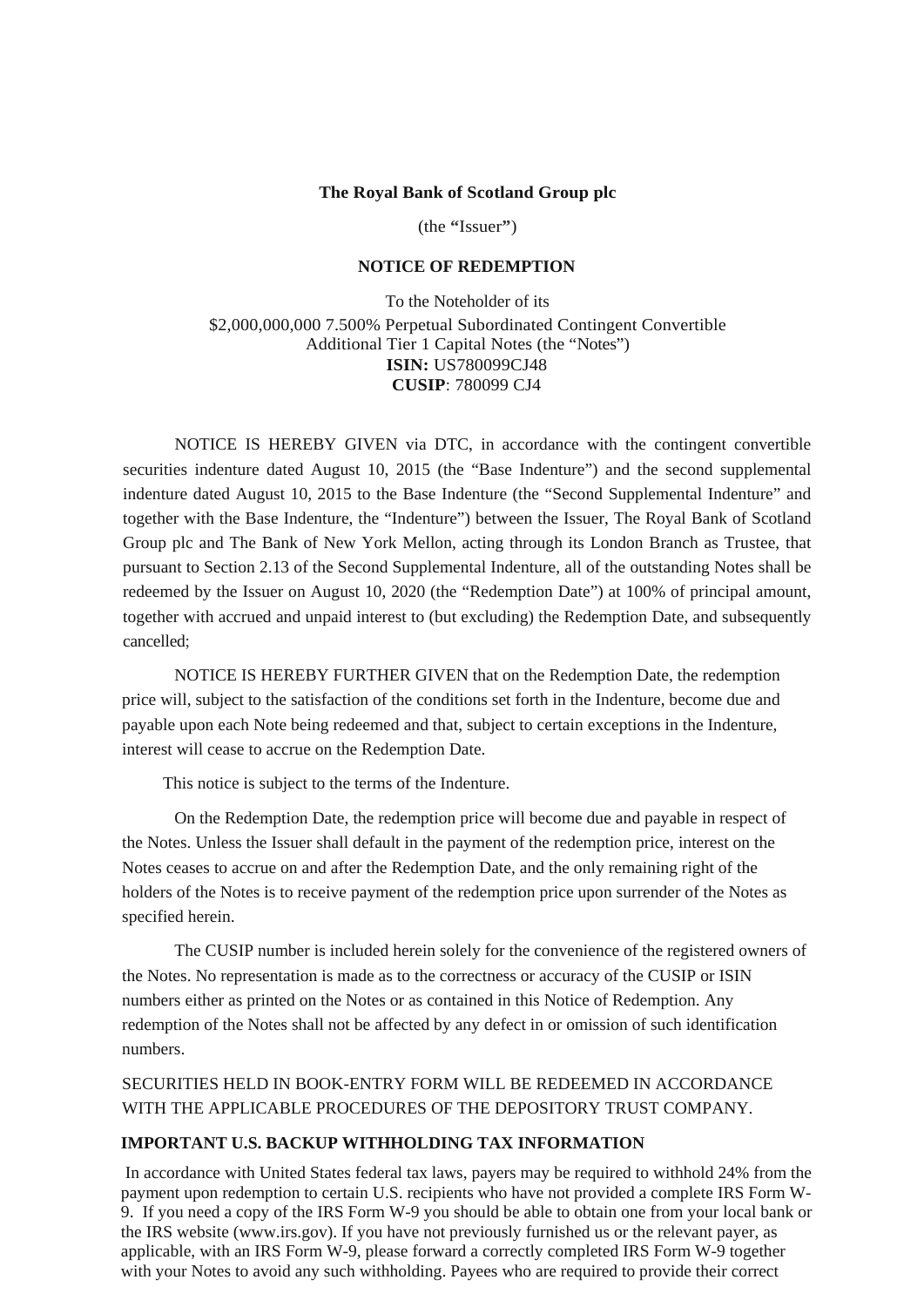taxpayer identification number on IRS Form W-9 and who fail to do so may also be subject to a penalty.

Payers may also be required to withhold 24% from the redemption proceeds if paid to or for non-U.S. persons who fail to certify their exempt status by properly completing the applicable IRS Form W-8 (which can be obtained from the IRS website).